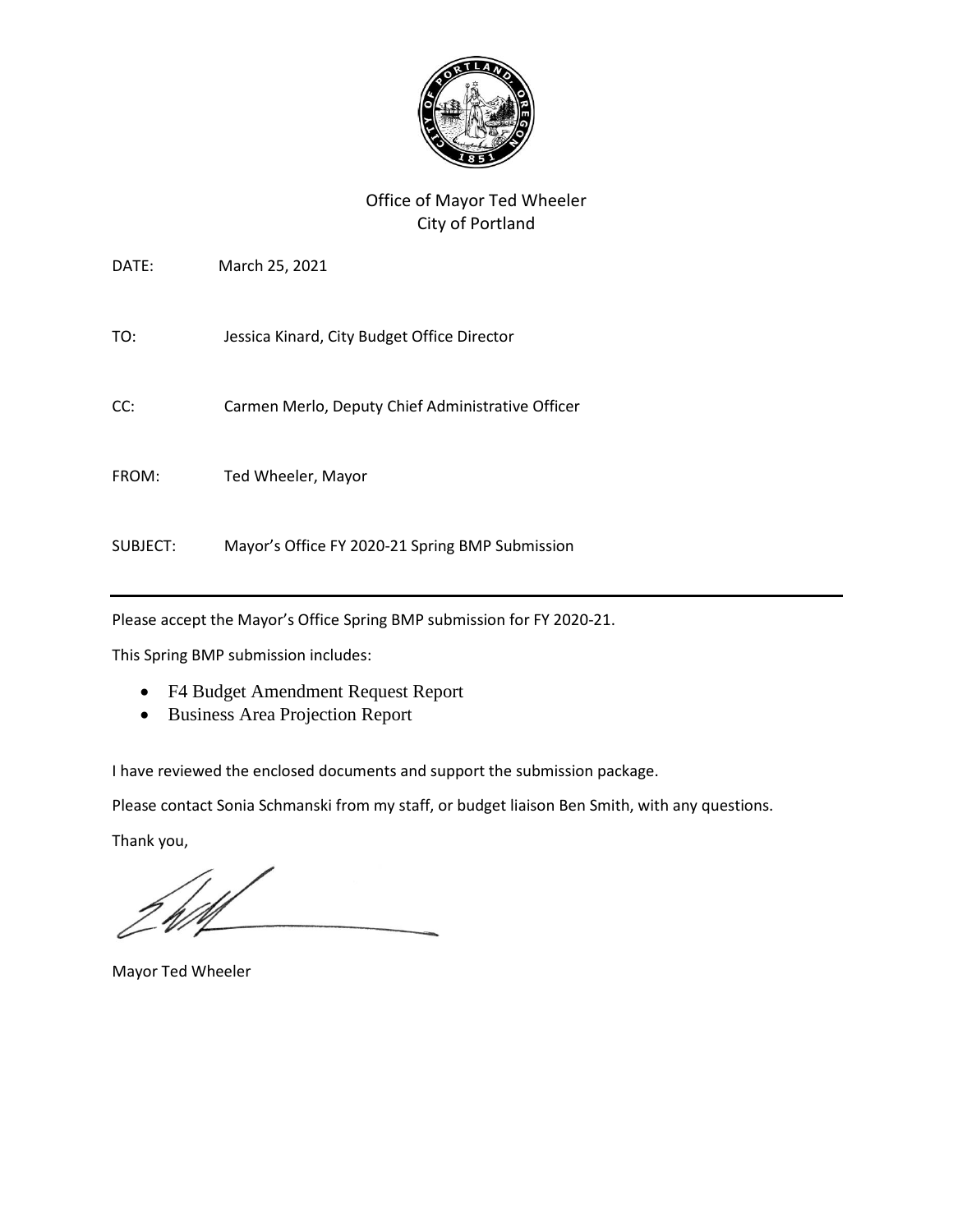4 - BMP Amendment Request Report (Spring Requested DP Run Date: 3/25/21

**MY - Office of the Mayor DP Type Technical Adjustments**

**Request Name:** 11763 -Mayor - Technical Adjustments

### **Package Description**

This request aligns projected spending with major object code budget authority.

### **Service Impacts**

NA

### **Equity Impacts**

NA

| <b>Account Name</b> |                                        | 2020-21 SPRING Requested<br>Adj |  |
|---------------------|----------------------------------------|---------------------------------|--|
| Expense             | <b>External Materials and Services</b> | 25,000                          |  |
|                     | Personnel                              | $-25,000$                       |  |
| <b>Expense</b>      | Sum:                                   | $\mathbf{0}$                    |  |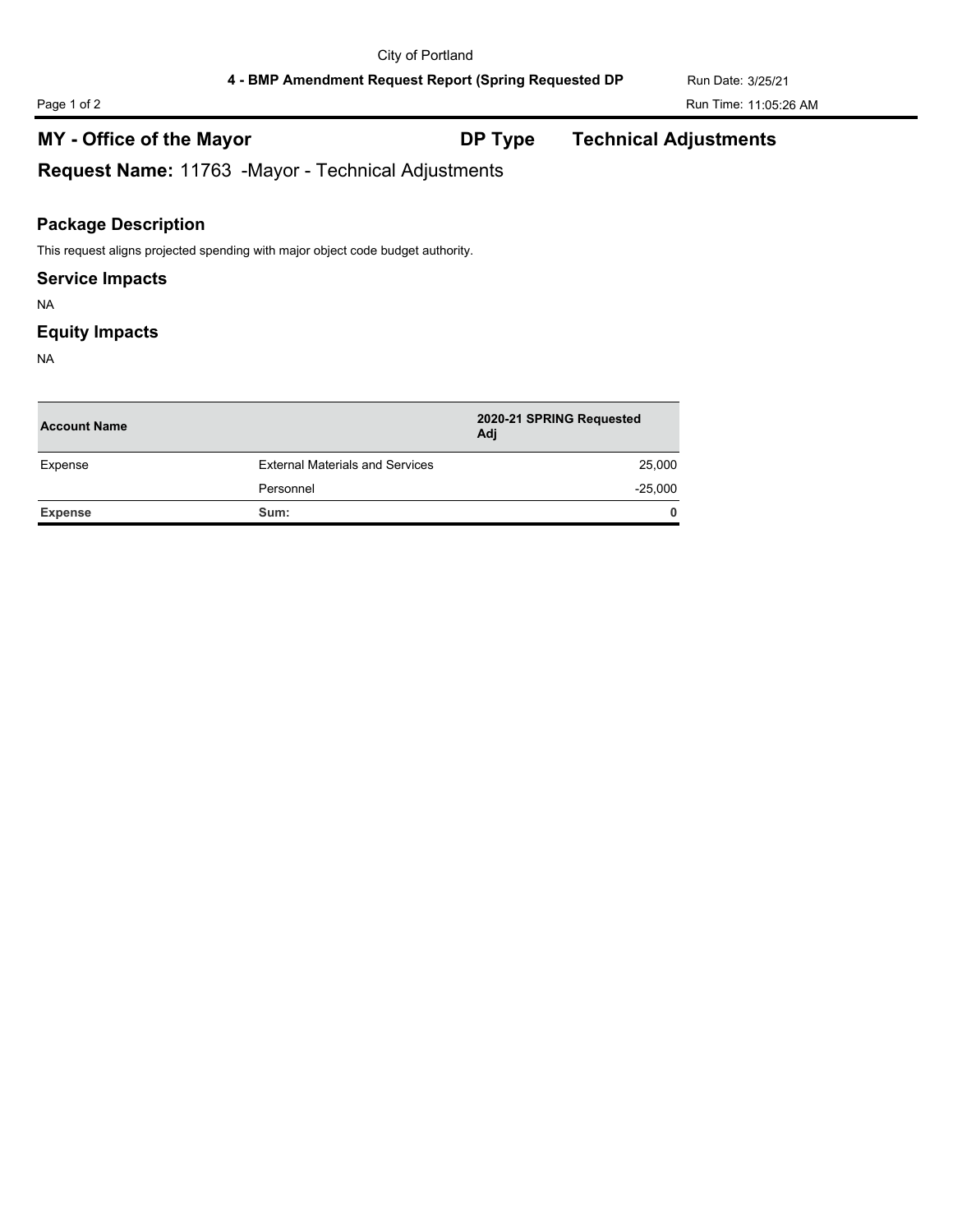Page 2 of 2 Run Time: 11:05:26 AM

# **MY - Office of the Mayor DP Type Internal Transfer**

**Request Name:** 11764 -Mayor - OEHR IA

### **Package Description**

Transfer of \$12,035 from Mayor's Office to the Office of Equity and Human Rights to cover additional salary for Director Smith's role as special advisor to the Mayor on issues of racial justice and equity.

### **Service Impacts**

Director Smith will serve as a special advisor to the Mayor's Office on racial justice and equity issues.

### **Equity Impacts**

Director Smith will advise the Mayor's Office on racial justice and equity issues to provide better outcomes for the City of Portland

| <b>Account Name</b> |                                 | 2020-21 SPRING Requested<br>Adj |  |
|---------------------|---------------------------------|---------------------------------|--|
| Expense             | Internal Materials and Services | 12,035                          |  |
|                     | Personnel                       | $-12,035$                       |  |
| <b>Expense</b>      | Sum:                            | $\mathbf{0}$                    |  |
|                     |                                 |                                 |  |